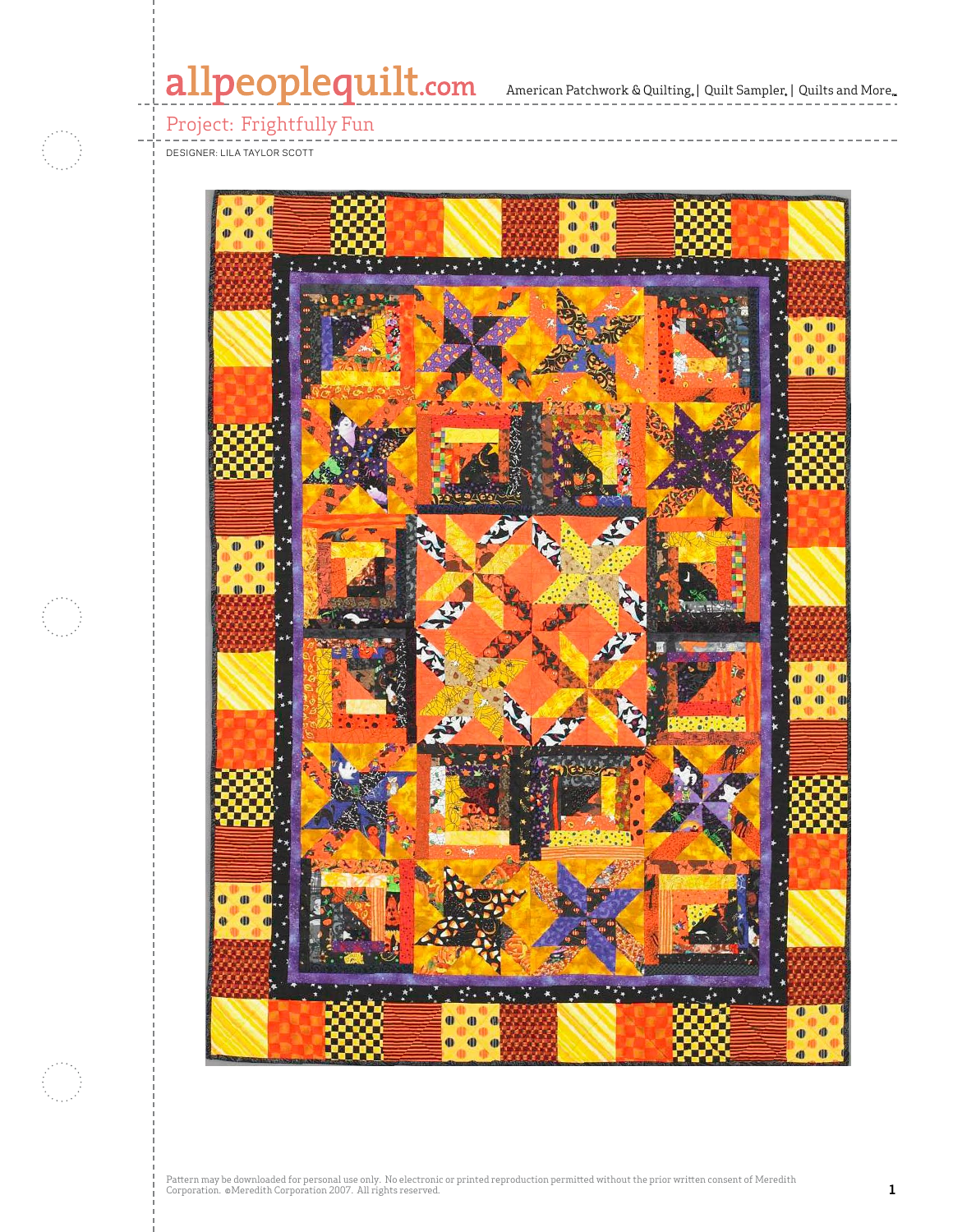# allpeoplequilt.com

American Patchwork & Quilting, | Quilt Sampler, | Quilts and More...

Project: Frightfully Fun

## designer notes

A traditional block and a stash of Halloween novelty prints inspired designer Lila Taylor Scott to work some design magic.

"I knew that I wanted to use a Log Cabin block, but I changed the size of the dark logs to make it more intriguing and different," Lila says. By making the dark print logs smaller than the light print logs, she tried not to make the quilt too dark.

Lila then set the Log Cabin blocks so that they showcase and frame the pieced quilt center. "Novelty prints are wonderful for this type of quilt," Lila says. "It's like putting a costume on a quilt, and it becomes its own character … a little trick, a little treat."

#### materials

- **1/3** yard metallic orange print (blocks)
- **32-1/8-yard pieces novelty** prints (blocks)
- **1/<sub>2</sub>** yard total assorted bright and dark prints (blocks)
- **•**  5⁄8 yard mottled yellow (blocks)
- **1⁄4** yard mottled purple (inner border)
- **3**⁄8 yard black star print (middle border)
- 6-<sup>1</sup>⁄<sub>4</sub>-yard pieces geometric prints (outer border)
- **1⁄2** yard metallic black print (binding)
- 2% yards backing fabric
- **•**  <sup>51</sup>×67" batting

Finished quilt: 441⁄2×601⁄2" Finished block: 8" square

Quantities are for 44/45"-wide, 100% cotton fabrics. Measurements include 1⁄ 4" seam allowances. Sew with right sides together unless otherwise stated.

#### select fabrics

When selecting novelty fabrics for all the blocks in a quilt top, Lila suggests setting the blocks apart with a sashing or, as she did here, with a design. In "Frightfully Fun," fabrics determine the design in the quilt center and the light and dark effect of the Log Cabin blocks.

### cut fabrics

Cut pieces in the order that follows in each section. Make a template of the Triangle Pattern on *page 5.*

Lila cut out four blocks at a time, pieced them, and placed them on a design wall to help her choose which fabrics to use for the next four blocks, so they would complement those already made.

#### cut and assemble mosaic block A

Instructions that follow result in one Mosaic block A. Each block requires five fabrics. Repeat cutting and assembly instructions to make four total of Mosaic block A.

To create a pieced quilt center, Lila used the same metallic orange print for the background in each of the blocks. She also repeated novelty print No. 2 once in each of the blocks and positioned them so it creates a star radiating from the intersection of the four blocks. Novelty print No. 1 is repeated three times in each of the blocks.

**From metallic orange print, cut: •** 12-2<sup>1</sup>⁄<sub>2</sub>" squares **From one dark print, cut: •** 4-2<sup>1</sup>⁄<sub>2</sub>" squares **From one bright print, cut:** ■ 4-2<sup>1</sup>⁄<sub>2</sub>×4<sup>1</sup>⁄<sub>2</sub>" rectangles **From one novelty print, cut:** ■ 3-21⁄<sub>2×41</sub>⁄2" rectangles

**From a second novelty print, cut: •** 1-21⁄2×41⁄2" rectangle

- **1.** Use a pencil to mark a diagonal line on wrong sides of metallic orange print 2<sup>1/2</sup> squares and four matching dark print 21/2" squares.
- 2. Align a marked metallic orange print 2<sup>1/2</sup> square with one end of a bright print 21⁄2×41⁄2" rectangle (Diagram 1; note direction of drawn line). Stitch on marked line; trim excess fabric, leaving 1⁄ 4" seam allowance. Press open attached triangle.
- **3.** In same manner, align a marked dark print 2<sup>1/2</sup> square with opposite end of bright print rectangle (Diagram 1; again note direction of drawn line). Stitch on marked line; trim and press as before to make a unit A. The unit should be 2<sup>1</sup>/<sub>2</sub>×4<sup>1</sup>/<sub>2</sub>" including seam allowances.
- 4. Repeat steps 2 and 3 to make four total of unit A.
- 5. Align a marked metallic orange print 2<sup>1/2</sup> square with one end of a novelty print No. 1-21⁄2×41⁄2" rectangle (Diagram 2; note direction of drawn line). Stitch on marked line; trim excess fabric, leaving 1⁄ 4" seam allowance. Press open attached triangle.
- 6. In same manner, align another marked metallic orange print 2<sup>1</sup>⁄<sub>2</sub>" square with opposite end of novelty print rectangle (Diagram 2; again note direction of drawn line). Stitch on marked line; trim and press as before to make a unit B. The unit should be 2 $\frac{1}{2}\times 4\frac{1}{2}$ " including seam allowances.
- 7. Repeat steps 5 and 6 to make three total of unit B.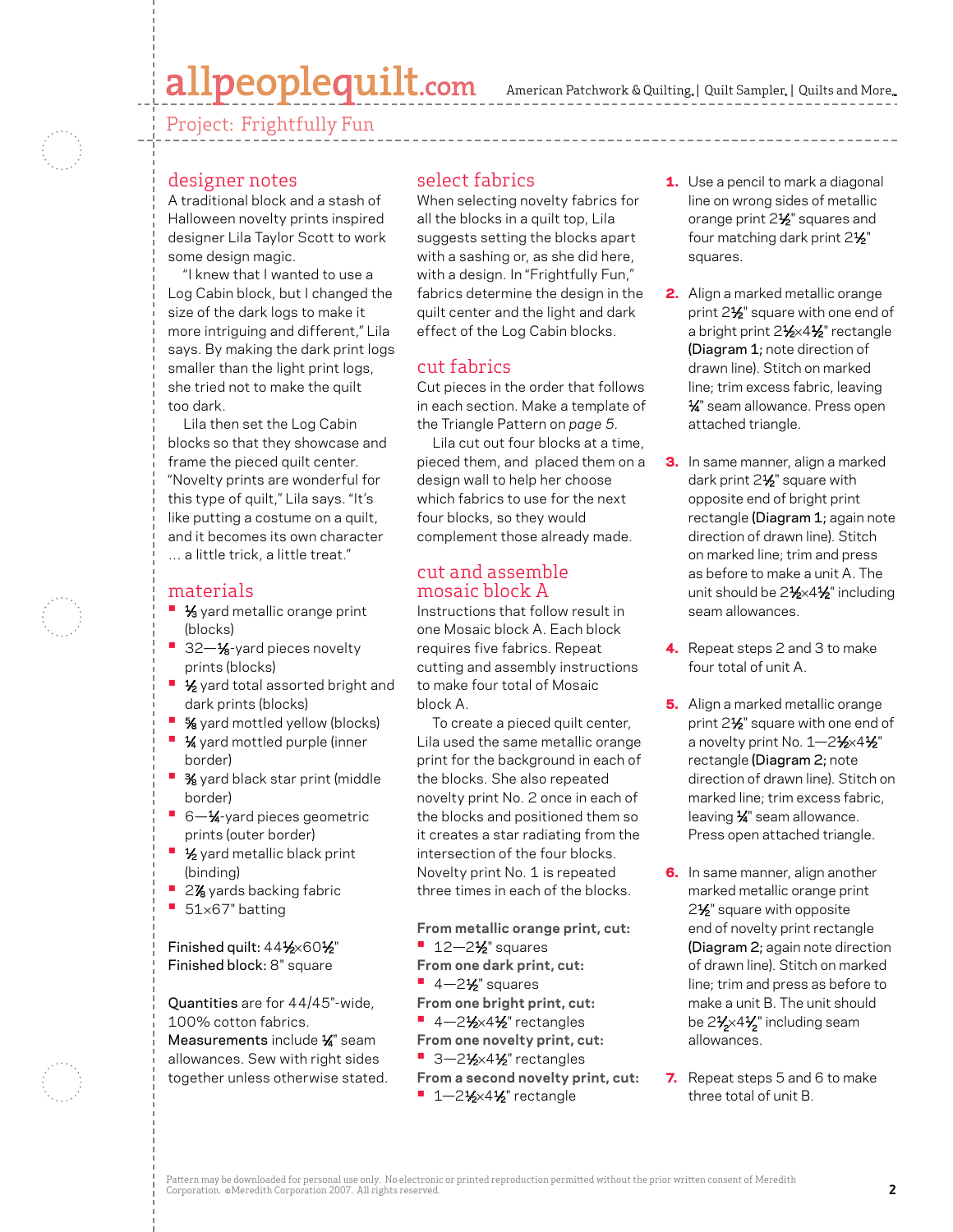#### American Patchwork & Quilting, | Quilt Sampler, | Quilts and More...

# allpeoplequilt.com

# Project: Frightfully Fun

- 8. Using novelty print No. 2—2½×4½" rectangle, repeat steps 5 and 6 to make one unit C (Diagram 3).
- 9. Referring to Mosaic Block A Assembly Diagram, lay out units A, B, and C in two rows. Press seams toward unit A. Join pieces in each row to make a Mosaic Block A. Press seams in one direction. The block should be 81⁄2" square including seam allowances.

### cut and assemble mosaic block B

Instructions that follow result in one Mosaic block B. Repeat cutting and assembly instructions to make eight total of Mosaic block B.

**From mottled yellow print, cut: •** 12-2<sup>1</sup>⁄<sub>2</sub>" squares **From one dark print, cut: •**  4—1⁄2" squares **From one novelty print, cut:** ■ 4-21⁄2×41⁄2" rectangles **From a bright print or a second novelty print, cut:**

- 4-21⁄2×41⁄2" rectangles
- 1. Use a pencil to mark a diagonal line on wrong sides of mottled yellow print 2<sup>1/2</sup> squares and dark print 2½" squares.
- 2. Referring to Cut and Assemble Mosaic Block A, steps 2 and 3, use a mottled yellow print 2<sup>1/2"</sup> square, a bright print 21⁄2×41⁄2" rectangle, and a dark print 21%" square to make a unit A. Repeat to make four total of unit A.
- **3.** Referring to Cut and Assemble Mosaic Block A, steps 5 and 6, use two mottled yellow print  $2\frac{1}{2}$ " squares and a novelty print No. 1-21/<sub>2</sub>×41/<sub>2</sub>" rectangle to make a unit B. Repeat to make four total of unit B.

4. Referring to Mosaic Block B Assembly Diagram, lay out units A and B in two rows. Press seams toward unit A. Join pieces in each row to make a Mosaic Block B. Press seams in one direction. The block should be 8**½**" square including seam allowances.

#### cut and assemble log cabin blocks

Instructions that follow result in one Log Cabin block. Repeat cutting and assembly instructions to make 12 Log Cabin blocks total.

 Although the Log Cabin blocks are scrappy, Lila planned them carefully. She did not use the same print twice in the triangle-square centers. She also selected an orange or yellow print and a black or dark print for the first strips added to the triangle-squares. Outside strips on each Log Cabin block are either an orange or black print on two sides.

#### **From dark print, cut:**

- **•**  1 of Triangle Pattern
- 1-11⁄4×2½" rectangle for position 1
- 1-11⁄4×31⁄4" rectangle for position 2
- 1-11⁄4×41⁄4" rectangle for position 5
- **•**  1—11⁄4×5" rectangle for position 6
- 1–11⁄4×6" rectangle for position 9
- 1–11⁄4×6<sup>3</sup>/4" rectangle for position 10
- <sup>1</sup> 1–11⁄4×7<sup>3</sup>/4" rectangle for position 13
- **•**  1—11⁄4×81⁄2" rectangle for position 14
- **From light print, cut:**
- **•**  1 of Triangle Pattern **<sup>■</sup>** 1-1½×31⁄4" rectangle for position 3
- <sup>1</sup> 1–1½×4¼" rectangle for position 4
- 1–1½×5" rectangle for position 7
- 1–1½×6" rectangle for position 8
- 1-1½×6<sup>3</sup>⁄4" rectangle for position 11
- **1–1½×7¾** rectangle for position 12
- 1. Sew together a dark print triangle and a light print triangle to make a triangle-square (Diagram 4). Press seam in one direction. The triangle-square should be  $2\frac{1}{2}$ " square including seam allowances.
- **2.** Join a dark print position 1 rectangle to top edge of trianglesquare, noting position of dark print triangle (Diagram 5). Press seam toward rectangle.
- **3.** Referring to Diagram 6, add dark print position 2 rectangle to right-hand edge of trianglesquare; press as before.
- 4. Add light print position 3 rectangle to bottom edge of triangle-square (Diagram 7). Press as before.
- 5. Add light print position 4 rectangle to left-hand edge of triangle-square. Press as before. Continue adding rectangles in numerical order to make a Log Cabin block (Log Cabin Block Assembly Diagram). Always press seams away from the center. Pieced Log Cabin block should be 8-1⁄ <sup>2</sup>" including seam allowances.

#### assemble quilt center

1. Referring to Quilt Assembly Diagram, lay out Mosaic A and blocks and Log Cabin blocks in six horizontal rows.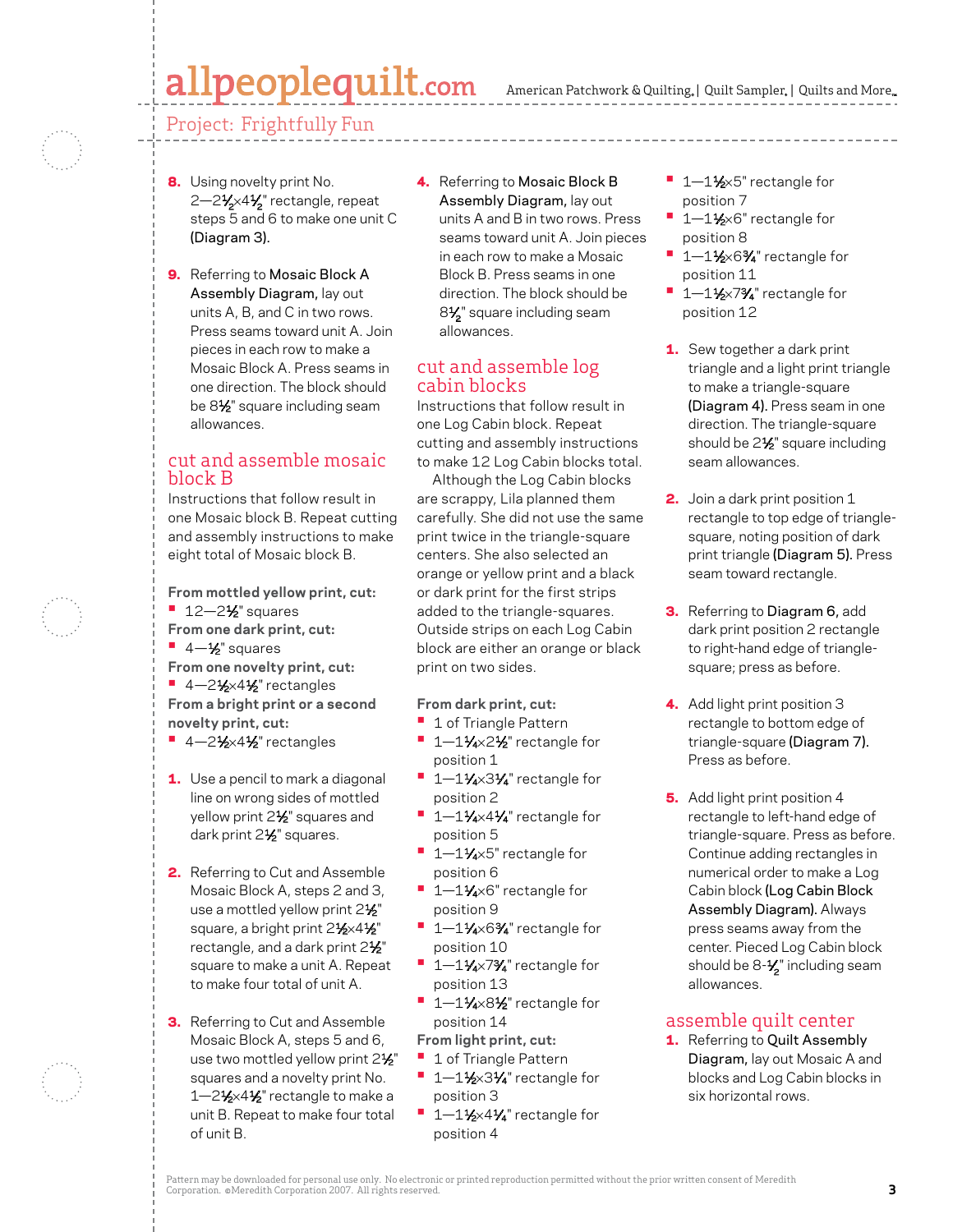# peoplequilt.com.

## Project: Frightfully Fun

2. Sew together blocks in each row. Press seams open. Join rows to complete quilt center. Press seams open. The quilt center should be 321⁄2×481⁄2" including seam allowances.

### cut and add borders

**From mottled purple, cut:**

- **•** 5-11/4×42" strips
- **From black star print, cut:** ■ 5-1<sup>3</sup>⁄4×42" strips to make: **From** *each* **of six geometric**
- **prints, cut:**
- **•** 8-4½" squares
- 1. Cut and piece mottled purple 11⁄4×42" strips to make:
- **•**  2—11⁄4×481⁄2" inner border strips
- 2-11⁄4×34" inner border strips
- 2. Referring to Quilt Assembly Diagram, sew long mottled purple inner border strips to long edges of quilt center. Join short mottled purple inner border strips to remaining edges. Press all seams toward inner border.
- **3.** Cut and piece black star print 13⁄4×42" strips to make:
- 2-1<sup>3</sup>⁄4×50" middle border strips
- **•**  2—13⁄4×361⁄2" middle border strips
- 4. Sew long black star print middle border strips to long edges of quilt center. Add short black star print middle border strips to remaining edges. Press all seams toward middle border.
- **5.** Referring to Quilt Assembly Diagram, sew together 13 geometric print 41⁄2" squares, alternating each of the six prints in a sequence, to make a righthand outer border strip. Press seams in one direction.
- **6.** Sew together 11 geometric print 41⁄2" squares, continuing sequence of the six prints, to make a bottom outer border strip.
- 7. Join another 13 geometric print 41⁄2" squares, continuing sequence of the six prints, to make a left-hand outer border strip.
- 8. Sew together 11 geometric print 41⁄2" squares, continuing sequence of the six prints, to make a top outer border strip.
- 9. Sew left- and right-hand outer border strips to opposite edges of quilt center. Add top and bottom border strips to complete quilt top. Press all seams toward middle border.

# finish quilt

**From metallic black print, cut:**

- 6-2½×42" binding strips
- **1.** Layer quilt top, batting, and backing; baste.
- 2. Quilt as desired. Lila machinequilted freeform spirals with copper-color metallic thread in the Mosaic blocks. Using black thread, she stitched diagonal lines on the dark half of each Log Cabin block and meandering lines with the metallic thread on the lighter half. Lila stitched in the ditch along the borders and quilted Xs in the squares of the outer border.
- **3.** Bind with metallic black print binding strips.

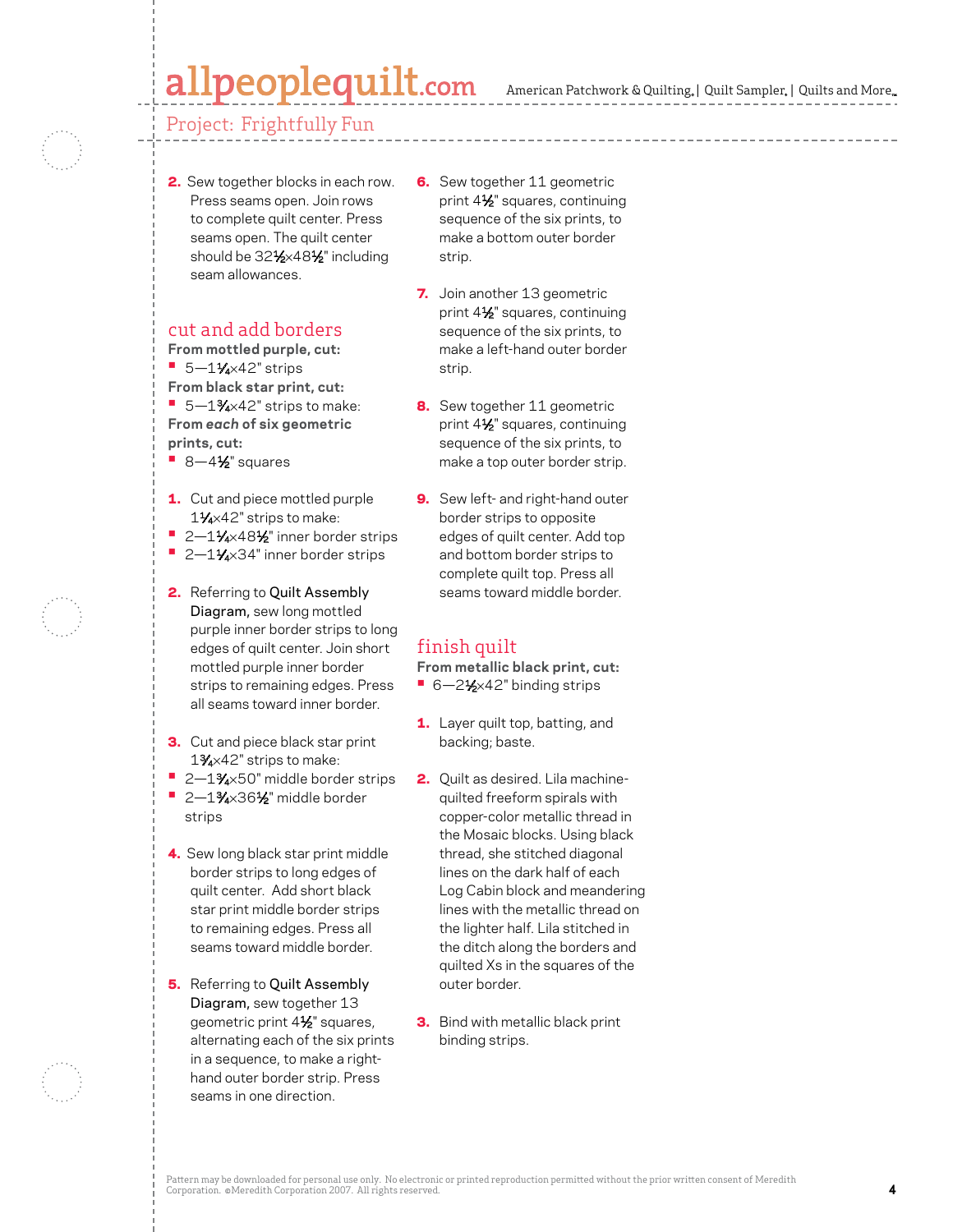American Patchwork & Quilting | Quilt Sampler | Quilts and More **APQ October 2007 CMR ??? Harvest Moonlight**

**C. Neubauer 5-22-07**

**(Halloween Log Cabin)**

**APQ October 2007 CMR ??? Harvest Moonlight (Halloween Log Cabin)**

**C. Neubauer 5-22-07 2** 6 1014

**Diagram 6**

**6 <sup>10</sup> <sup>14</sup>**

**2**

**LOG CABIN BLOCK ASSEMBLY DIAGRAM**

> **3 7 11**

**4**

**12 8**

# Project: Frightfully Fun



**DIAGRAM 1**





**DIAGRAM 2**





**DIAGRAM 3**



**Unit B**

**BLOCK A ASSEMBLY DIAGRAM**



**BLOCK B ASSEMBLY DIAGRAM**



**CMR ??? Harvest Moonlight**



**DIAGRAM 5**



**DIAGRAM 6**



**(Halloween Log Cabin) DIAGRAM 7**



Pattern may be downloaded for personal use only. No electronic or printed reproduction permitted without the prior written consent of Meredith<br>Corporation. ©Meredith Corporation 2007. All rights reserved.